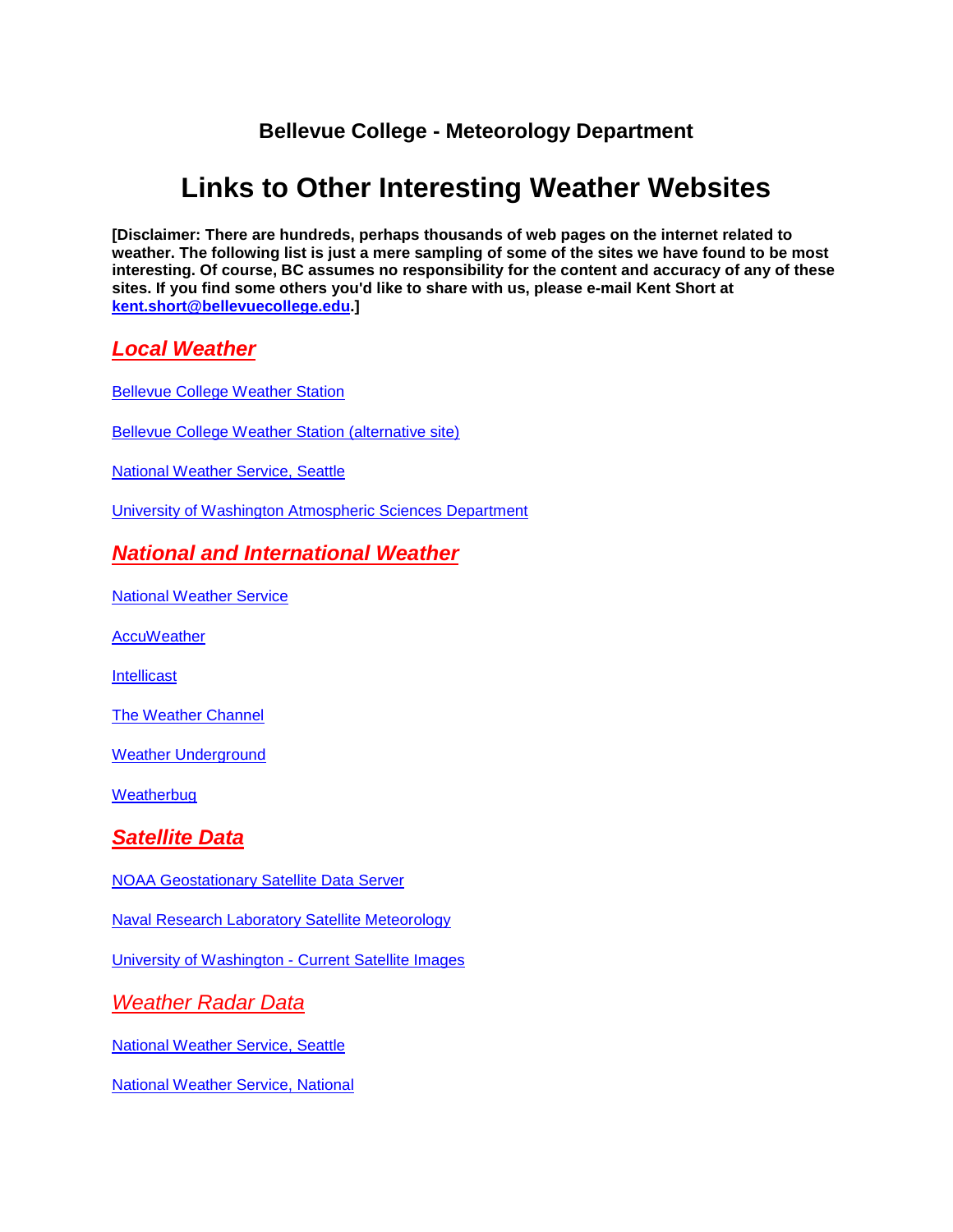#### *Weather Cameras*

[Washington Department of Transportation](http://www.wsdot.wa.gov/traffic)

*Climatological Data*

[National Climatic Data Center](http://www.ncdc.noaa.gov/)

[Western Regional Climate Center](http://www.wrcc.dri.edu/)

[National Resource Conservation Service](http://www.wcc.nrcs.usda.gov/)

**[Worldclimate](http://www.worldclimate.com/)** 

*Global Climate Change*

[EPA Climate Change](https://www.epa.gov/cira)

[NASA Global Change Master Directory](http://gcmd.gsfc.nasa.gov/)

[NOAA Climate Change](https://www.noaa.gov/categories/climate-change)

[NASA Ozone Resource Page](http://www.nasa.gov/vision/earth/environment/ozone_resource_page.html)

EPA - [Ozone](http://www.epa.gov/ozone)

*El Nino/La Nina*

[Pacific Marine Environmental Laboratory El Nino Theme Page](https://www.pmel.noaa.gov/elnino/)

[NOAA El Nino Page](http://www.elnino.noaa.gov/)

[USGS News and Information on El Nino](http://walrus.wr.usgs.gov/elnino)

*Weather Education*

[National Weather Service Educational Resources](https://www.weather.gov/owlie/)

[American Meteorological Society -](http://www.ametsoc.org/amsedu/) Education

["Bad Meteorology"](http://www.ems.psu.edu/%7Efraser/BadMeteorology.html)

*Weather Utilities*

[Weather Terms Glossary](http://www.geocities.ws/rainbowweathercaster/glossary.html)

[Conversions and Calculations](https://www.wpc.ncep.noaa.gov/html/calcbody_txt.html)